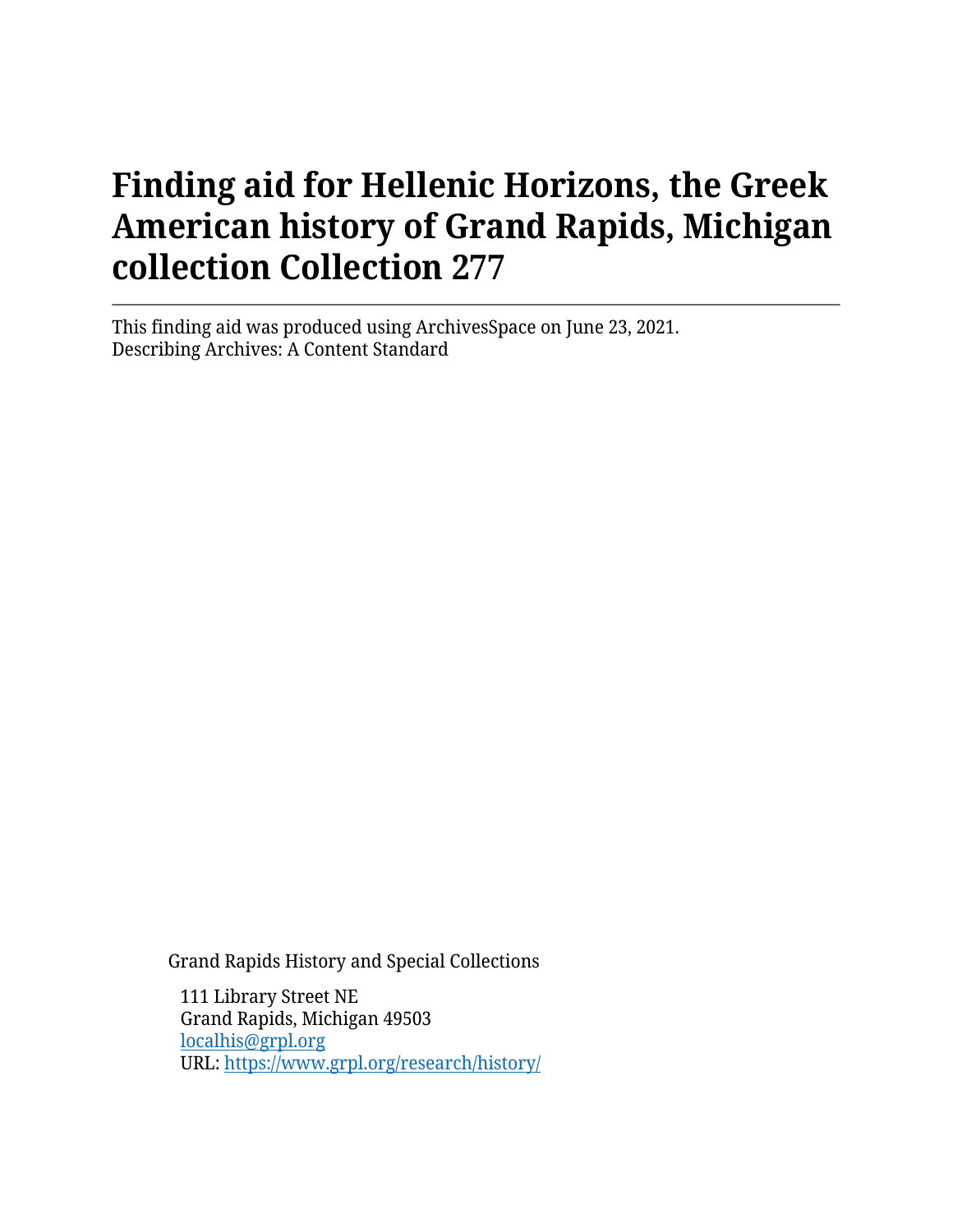## <span id="page-1-0"></span>**Table of Contents**

| Grand Rapids' Greek Heritage / compiled and edited by Paul N. Chardoul. Prints are arranged in   |  |
|--------------------------------------------------------------------------------------------------|--|
| the order that they are found in the book. Use the book as an index to the page no. This book is |  |
|                                                                                                  |  |
|                                                                                                  |  |
|                                                                                                  |  |
|                                                                                                  |  |
|                                                                                                  |  |
|                                                                                                  |  |
|                                                                                                  |  |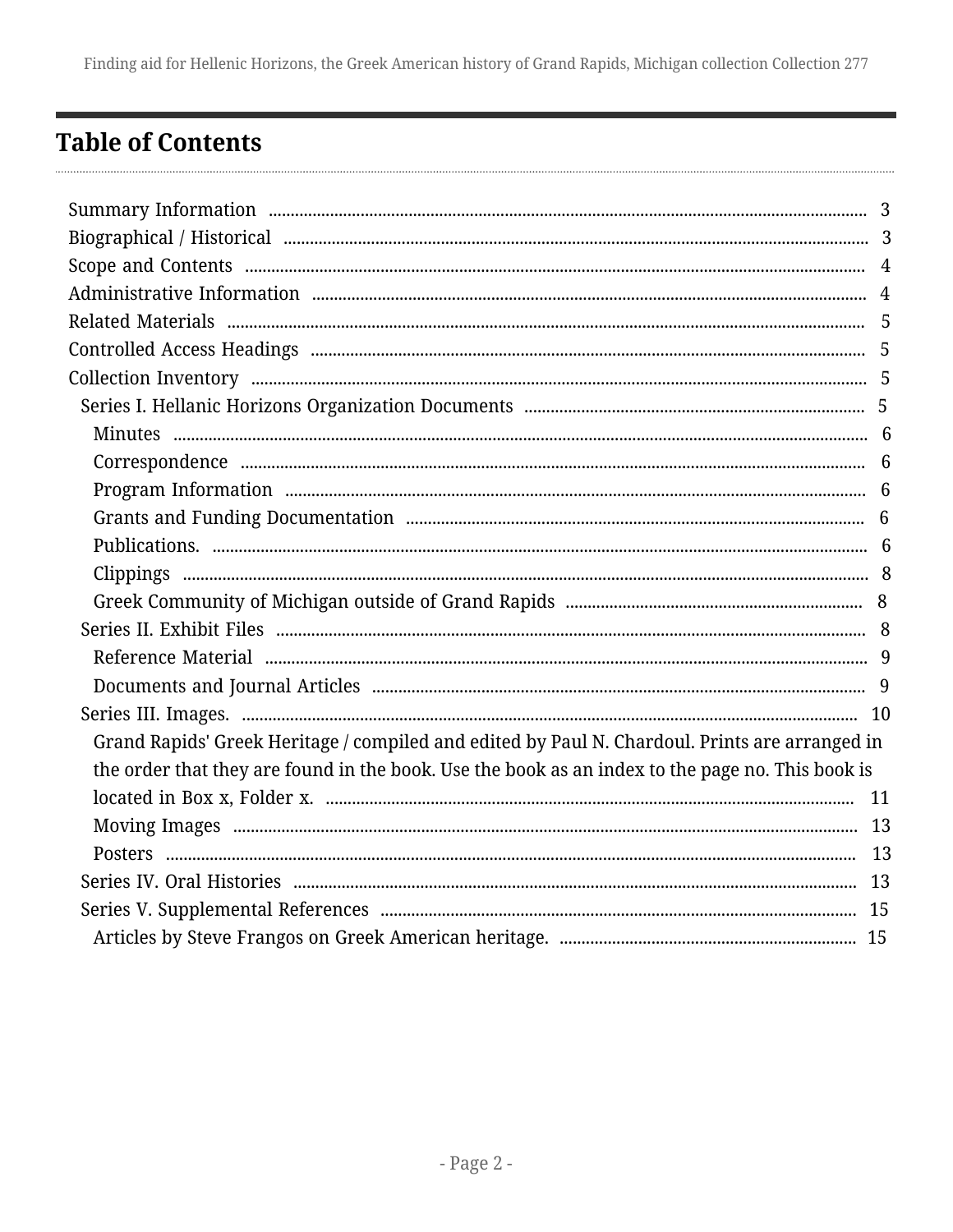## <span id="page-2-0"></span>**Summary Information**

| <b>Repository:</b>                                              | <b>Grand Rapids History and Special Collections</b>                                                                                                                                                                                                                                                                                                                                                                                                                                                                                                                                                                                                                           |  |
|-----------------------------------------------------------------|-------------------------------------------------------------------------------------------------------------------------------------------------------------------------------------------------------------------------------------------------------------------------------------------------------------------------------------------------------------------------------------------------------------------------------------------------------------------------------------------------------------------------------------------------------------------------------------------------------------------------------------------------------------------------------|--|
| <b>Creator:</b>                                                 | Hellenic Horizons (Grand Rapids, Mich.)                                                                                                                                                                                                                                                                                                                                                                                                                                                                                                                                                                                                                                       |  |
| Title:<br>ID:                                                   | Hellenic Horizons, the Greek American history of Grand Rapids,<br>Michigan collection<br>Collection 277                                                                                                                                                                                                                                                                                                                                                                                                                                                                                                                                                                       |  |
| <b>ID</b> [Archivists<br><b>Toolkit</b><br>Database::RESOURCE]: | 285                                                                                                                                                                                                                                                                                                                                                                                                                                                                                                                                                                                                                                                                           |  |
| Date:                                                           | no date                                                                                                                                                                                                                                                                                                                                                                                                                                                                                                                                                                                                                                                                       |  |
| <b>Physical</b><br>Description:                                 | 8.5 Linear Feet 29 boxes                                                                                                                                                                                                                                                                                                                                                                                                                                                                                                                                                                                                                                                      |  |
| Language of the<br><b>Material:</b>                             | English.                                                                                                                                                                                                                                                                                                                                                                                                                                                                                                                                                                                                                                                                      |  |
| Abstract:                                                       | Hellenic Horizons was incorporated in 1979 to celebrate Greek<br>heritage in Grand Rapids, Michigan. The group produced an<br>exhibit at the Grand Rapids Public Museum, "Greek-American<br>Family: Continuity through Change", and a booklet, "Grand<br>Rapids Greek Heritage." This collection includes historical<br>images gathered for the projects, as well as project files, oral<br>histories and ephemera. Some material also represents the<br>larger Michigan Greek community. Records from Hellenic<br>Horizons date from the 1960s to 1980s, while the historical<br>material documents the Greek community in Grand Rapids from<br>the 19th and 20th centuries. |  |

**^** [Return to Table of Contents](#page-1-0)

## <span id="page-2-1"></span>**Biographical / Historical**

The 1890s saw the first Greek family come to the Grand Rapids area. Peter Smirlis was the bootblack who began the influx of Greeks into the Grand Rapids, by having new immigrants sent to this Michigan community straight from Ellis Island for his employ. The community grew slowly, and in 1925 they felt established enough to begin the process of creating a local Greek Orthodox Church. The Holy Trinity Greek Orthodox Church then became the center of their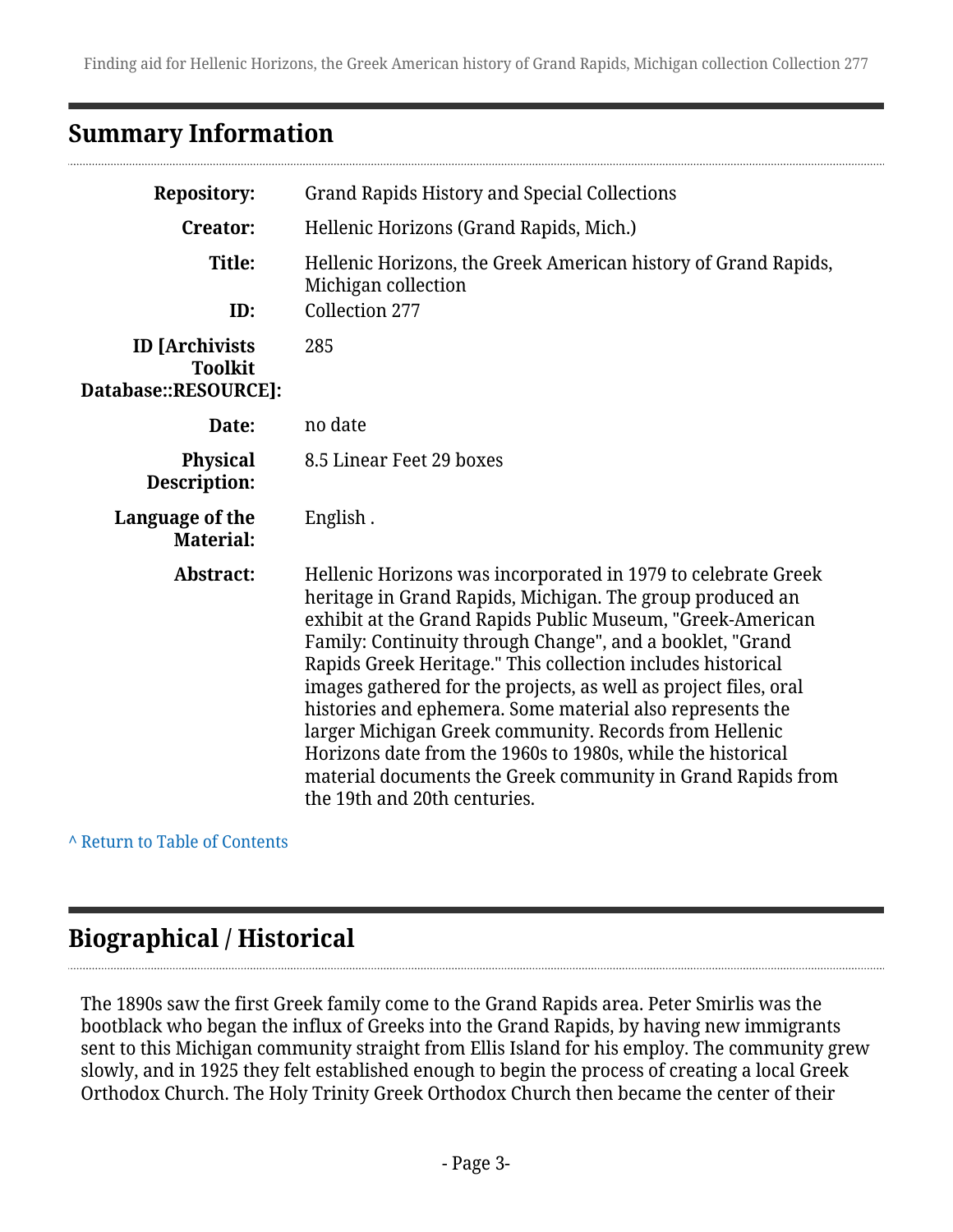community and remains so today. Dinners, worship and name day celebrations kept the Greek community close and centered around the Church.

Throughout the years different Greek organizations were created to preserve the Greek culture from total Americanization. One such group, Hellenic Horizons, was created in 1979. The purpose of this group was to give Greeks cultural events to attend and to enlighten non-Greeks to the rich culture that the Greeks have. In 1982 Hellenic Horizons, funded by the National Endowment for the Humanities, created an exhibit called "Greek-American Family: Continuity through Change" for the Grand Rapids Public Museum. This exhibit was a collection of the heritage of the Greek community in Grand Rapids. The exhibit ran at the Grand Rapids museum from September 19, 1982 – January 7, 1983, and then traveled to other venues around the nation.

**^** [Return to Table of Contents](#page-1-0)

## <span id="page-3-0"></span>**Scope and Contents**

Included in this collection are historical church documents from Holy Trinity Greek Orthodox Church, such as meeting minutes and fliers for many different social events.

Documents from the group cover the time period of 1960s to the 1980s, while the historical material documents the Greek community in Grand Rapids and its roots and affiliations from the 19th and 20th centuries. Historical images gathered for these projects are represented through negatives, 4x5 contact prints and also 8x10 prints. Along with this information, one of the largest oral history collections, over 110 hours of tape, was gathered and is a part of this collection, Also, a booklet, "Grand Rapids Greek Heritage" was compiled and edited by Paul N. Chardoul was published on the 60th anniversary of the Grand Rapids Greek Orthodox Community, November 9, 1986. This is a wonderful general source that summarizes what is contained in this collection.

**^** [Return to Table of Contents](#page-1-0)

## <span id="page-3-1"></span>**Administrative Information**

### **Publication Statement**

Grand Rapids History and Special Collections

111 Library Street NE Grand Rapids, Michigan 49503 [localhis@grpl.org](mailto:localhis@grpl.org)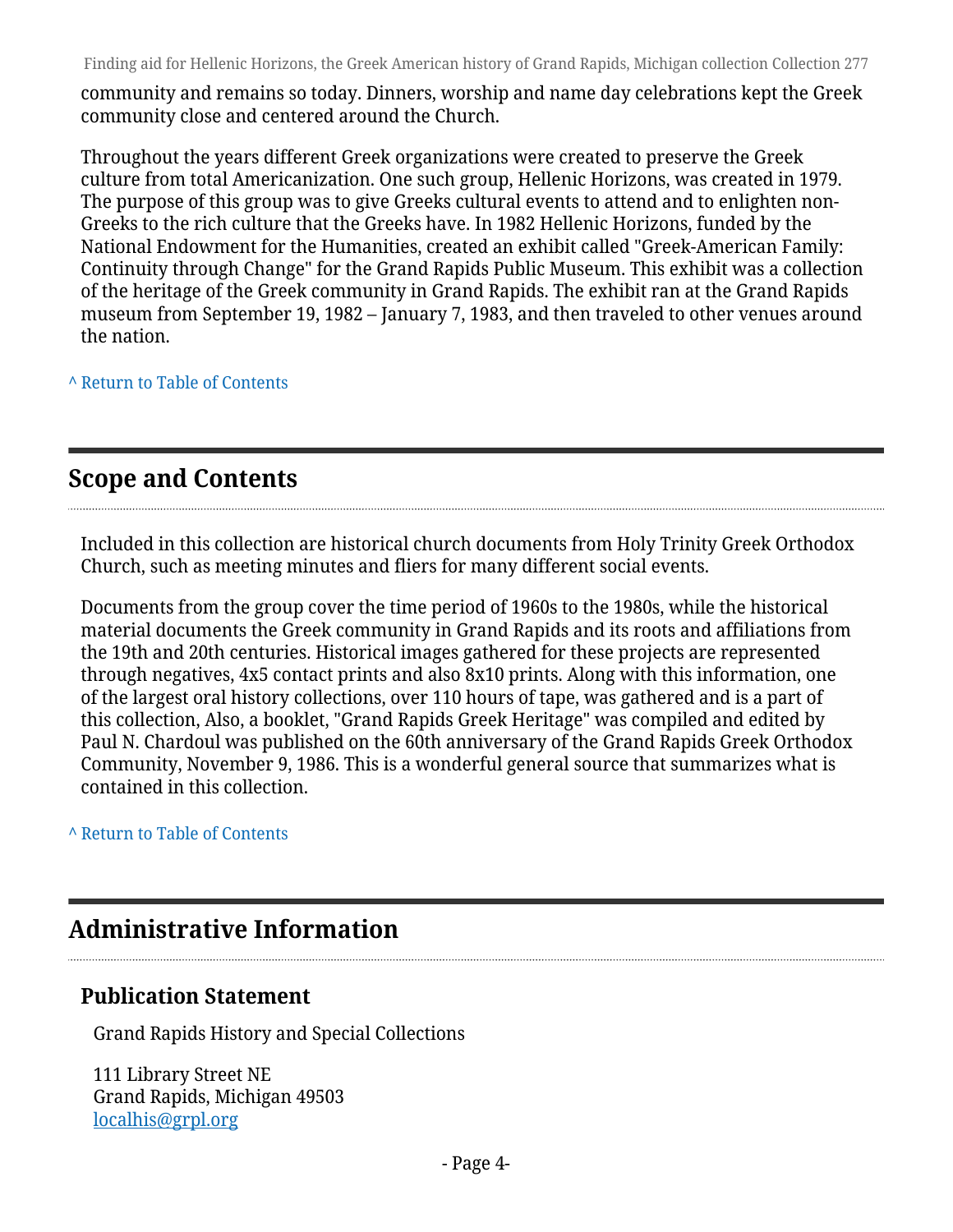Finding aid for Hellenic Horizons, the Greek American history of Grand Rapids, Michigan collection Collection 277 URL:<https://www.grpl.org/research/history/>

### **Immediate Source of Acquisition**

Hellenic Horizons, Andreas Fotias or Paul Chardoul; GR Public Museum; Steven Frangos and Gordon Olson.

Accession numbers: 00.[159].1-2; 1982.483; 1982.483a; 1986.447; 2006.029

#### **^** [Return to Table of Contents](#page-1-0)

## <span id="page-4-0"></span>**Related Materials**

### **Related Materials**

Coll. 185, GRPL Michigan Room Copy Photo Collection. 185-3-59 has image of St. Nicholas Church School, which may have been taken from an image also in this collection.

Coll. 326, Colorama Studio Collection, contains images of Gerald Ford with members of the Greek community.

**^** [Return to Table of Contents](#page-1-0)

## <span id="page-4-1"></span>**Controlled Access Headings**

- Immigrants -- Michigan -- Grand Rapids -- History
- Grand Rapids (Mich.) -- History
- Greek Americans -- Michigan -- Grand Rapids -- History
- Greek Americans -- Michigan -- Grand Rapids -- History
- oral histories
- records (documents)

## <span id="page-4-2"></span>**Collection Inventory**

### <span id="page-4-3"></span>**Series I. Hellanic Horizons Organization Documents**

**Title/Description Instances**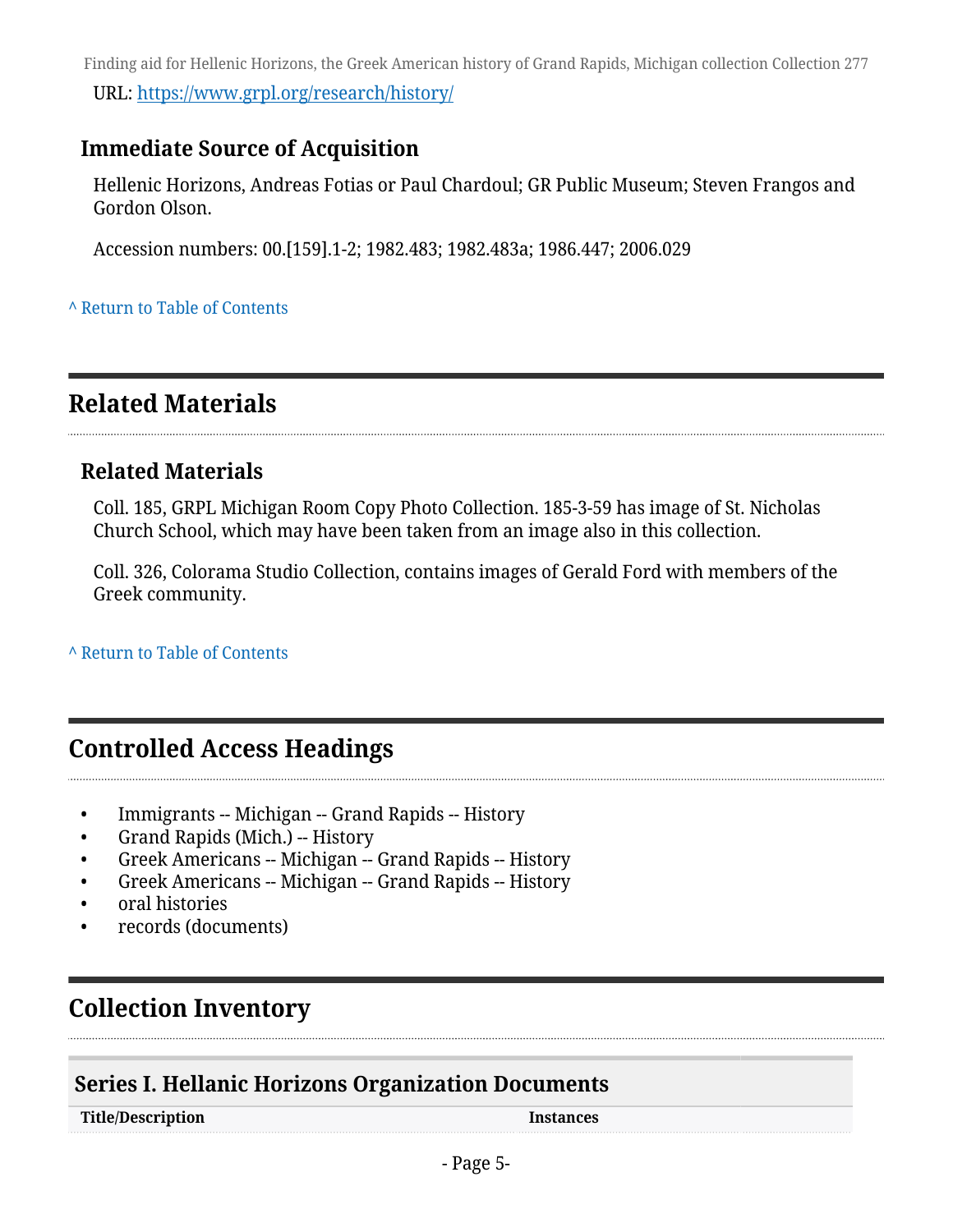<span id="page-5-1"></span><span id="page-5-0"></span>

| [Hellenic Horizons, 1 page summary ca. 1979, including<br>Incorporators, first Board of Directors, Officers and Purpose.                                                                                 | Box 1            | Folder 1            |
|----------------------------------------------------------------------------------------------------------------------------------------------------------------------------------------------------------|------------------|---------------------|
| Incorporation Documents, June 19, 1979.                                                                                                                                                                  | Box 1            | Folder 2            |
| By-Laws, May 17, 1979.                                                                                                                                                                                   | Box 1            | Folder 3            |
| Blue Annual Report, Fiscal Yr. 1980.                                                                                                                                                                     | Box 1            | Folder 4            |
| Yellow Organization Flier, ca. 1982.                                                                                                                                                                     | Box 1            | Folder 5            |
| Unused organization stationary, envelops, one 1982<br>membership application form.                                                                                                                       | Box 1            | Folder <sub>6</sub> |
| Misc. mailing information.                                                                                                                                                                               | Box 1            | Folder 7            |
| <b>Minutes</b>                                                                                                                                                                                           |                  |                     |
| <b>Title/Description</b>                                                                                                                                                                                 | <b>Instances</b> |                     |
| 1978-Jan. 1979 Pre-incorporation Meeting minutes                                                                                                                                                         | Box 1            | Folder <sub>8</sub> |
| 1979                                                                                                                                                                                                     | Box 1            | Folder 9            |
| 1980                                                                                                                                                                                                     | Box 1            | Folder 10           |
| 1981                                                                                                                                                                                                     | Box 1            | Folder 11           |
| Correspondence                                                                                                                                                                                           |                  |                     |
| <b>Title/Description</b>                                                                                                                                                                                 | <b>Instances</b> |                     |
| ca. May 1979-May 1981, with misc. accompanying items                                                                                                                                                     | Box 1            | Folder 12           |
| <b>Program Information</b>                                                                                                                                                                               |                  |                     |
| <b>Title/Description</b>                                                                                                                                                                                 | <b>Instances</b> |                     |
| Nicolas Constantinidis, (blind) pianist concert and other<br>activities. April 1980. Including tickets, fliers, etc.                                                                                     | Box 1            | Folder 13           |
| Harry Mark Petrakis, Story-teller, Mar. 22-23, 1981.                                                                                                                                                     | Box 1            | Folder 14           |
| A China Experience / by Vivian Hampers, See also Oral<br>Histories by Hampers.                                                                                                                           | Box 1            | Folder 15           |
| <b>Grants and Funding Documentation</b>                                                                                                                                                                  |                  |                     |
| <b>Title/Description</b>                                                                                                                                                                                 | <b>Instances</b> |                     |
| Michigan Foundation for the Arts, RE Constantinidis<br>"Artist in Residence" program. Includes proposal,<br>personal, schedule, correspondence, label text, clippings,<br>Hellenic Membership List 1982, | Box 1            | Folder 16           |
| Notes from Minutes folder on NEA grant.                                                                                                                                                                  | Box 1            | Folder 17           |

## <span id="page-5-4"></span><span id="page-5-3"></span><span id="page-5-2"></span>**Publications.**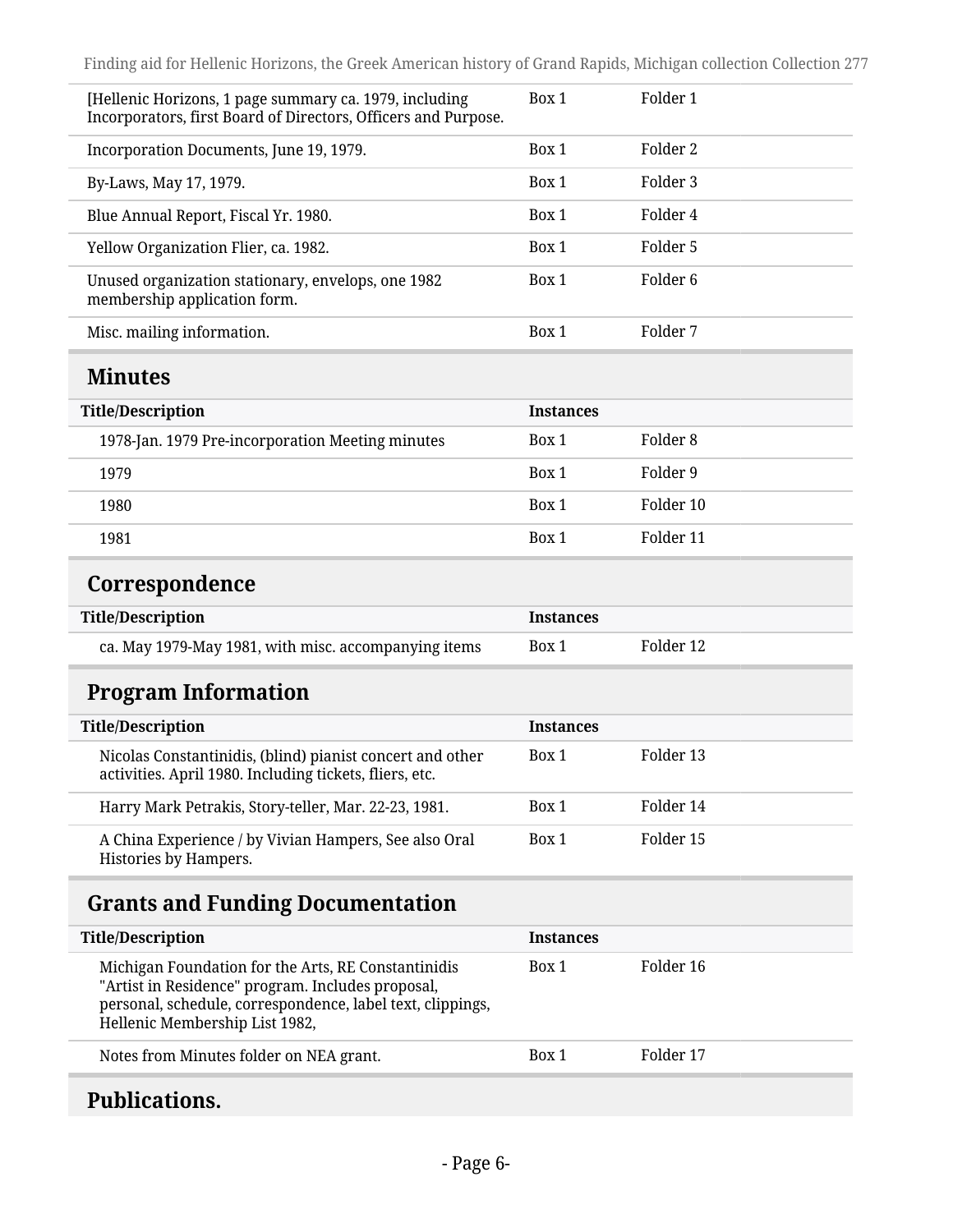## **NEA Documents file, for the Grand Rapids Public Museum Exhibit "Greek-American Family: Continuity through Change, Sept. 19, 1982- Jan. 7, 1983, Paul N. Chardoul, Project Director.**

| <b>Title/Description</b>                                                                                                                                                                  | <b>Instances</b> |          |
|-------------------------------------------------------------------------------------------------------------------------------------------------------------------------------------------|------------------|----------|
| $p. 1-50$                                                                                                                                                                                 | Box 1.5          | Folder 1 |
| $p. 51-101$                                                                                                                                                                               | Box 1.5          | Folder 2 |
| p. 102-150                                                                                                                                                                                | Box 1.5          | Folder 3 |
| p. 151-201                                                                                                                                                                                | Box 1.5          | Folder 4 |
| p. $202 - 224$                                                                                                                                                                            | Box 1.5          | Folder 5 |
| misc. NEH documents including sample proposal,<br>acceptance letter, NEH guidelines, etc.                                                                                                 | Box 1.5          |          |
| Hellenic Horizons News Bulletin, Oct. 1979-Oct. 1982.<br>Issue numbering irregular; may be incomplete. Includes<br>two newspaper clippings and "A China Experience" by<br>Vivian Hampers. | Box 2            | Folder 1 |

#### **Grand Rapids' Greek Heritage / compiled and edited by Paul N. Chardoul. Publ. by Hellenic Horizons on the occasion of the 69th Anniversary of the Grand Rapids Greek orthodox Community, NO. 9, 1986. NEA.**

| <b>Title/Description</b>                                                                                                             | <b>Instances</b> |                     |
|--------------------------------------------------------------------------------------------------------------------------------------|------------------|---------------------|
| Material for the Printer                                                                                                             | Box 2            | Folder 2            |
| [Rough text material]                                                                                                                | Box 2            | Folder 3            |
| <b>Bids and Manuscripts</b>                                                                                                          | Box 2            | Folder 4            |
| Grand Rapids' Greek Heritage. Final publication (2) See<br>a third copy at 277-4-.5. Marked Up copy to use as Image<br>index.        | Box 2            | Folder 5            |
| 50th Anniversary Holy Trinity, Greek Orthodox church,<br>1926-1976. Publication + misc. notes                                        | Box 2            | Folder <sub>6</sub> |
| Photocopy of 50th Anniversary Holy Trinity, Greek<br>Orthodox church, 1926-1976.                                                     | <b>Box 27</b>    |                     |
| By-Laws of Holy Trinity Greek Orthodox Church of<br>Grand Rapids, Michigan, Mar. 1st, 1966.                                          | Box 2            | Folder 7            |
| Articles of Assoc. and other incorporation documents for<br>Holy Trinity, 1928-1982 [photocopies]                                    | Box 2            | Folder 8            |
| Communications Directory, 1982-1984 / Greek Orthodox<br>Archdiocese of N.& S.America. [No Grand Rapids or West<br>Michigan listings] | Box 2            | Folder 9            |
| Canaral Information on Crosse                                                                                                        |                  |                     |

General Information on Greece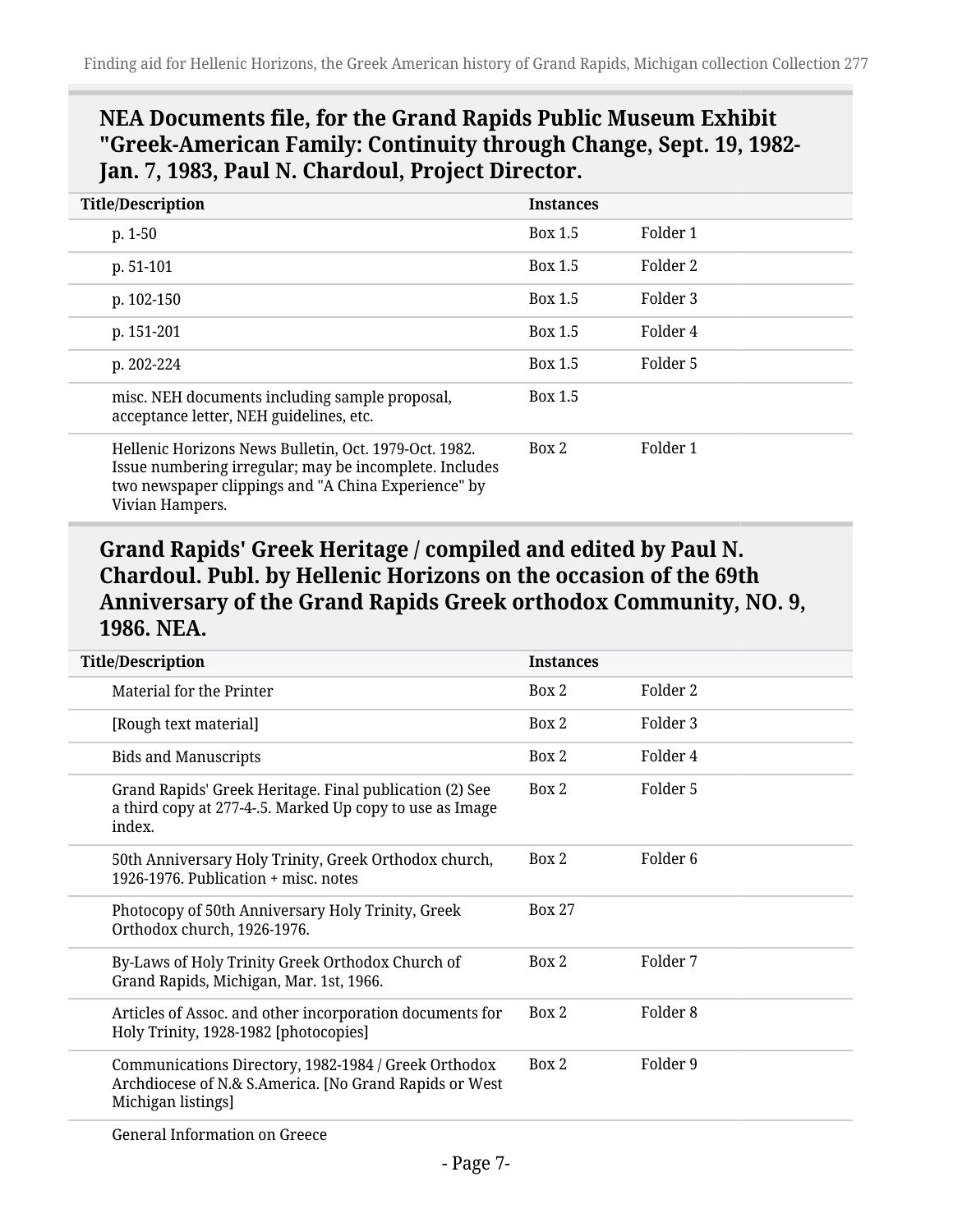|                                                                                                                                                                     | Box 2 | Folder 10 |
|---------------------------------------------------------------------------------------------------------------------------------------------------------------------|-------|-----------|
| 2 photocopied sheets of Greek musical notations from<br>unidentified source.                                                                                        | Box 2 | Folder 11 |
| Daughters of Penelope, Senior Women's Auxiliary of the<br>Order of Ahepa. Membership Application form.                                                              | Box 2 | Folder 12 |
| Kendall School of Design. Portfolio. Ca. 1980, with<br>accompanying correspondence.                                                                                 | Box 2 | Folder 13 |
| Folk life & Fieldwork : a layman's introduction to field<br>techniques / prepared by Peter Bartis. Washington, D.C. :<br>American Folk life Center, Publ. #3, 1979. | Box 2 | Folder 14 |

## <span id="page-7-0"></span>**Clippings**

| <b>Title/Description</b>                                                                                                 | <b>Instances</b> |           |
|--------------------------------------------------------------------------------------------------------------------------|------------------|-----------|
| Cynthia Afendoulis (Cynthia Kay). Clipping. RE: WKZO-TV<br>"Accent" WZZM. GR Press(?), n.d.                              | Box 2            | Folder 15 |
| Golden Years. v. 3, no.3, Sept. 24, 1982. The Greek<br>American Family opens at the Public Museum.                       | <b>Box 27</b>    |           |
| Grand Rapids Press. Sept. 18, 1982. "Telly" Lets Down<br>Greeks. Another unidentified copy or clipping on same<br>sheet. | <b>Box 27</b>    |           |
| Grand Rapids Press. Sept. 19, 1982. Museum's Greek Show<br>Treated to an Opening Fit for a President. RE Gerald Ford.    | <b>Box 27</b>    |           |
| Grand Rapids Press. Supplement "Downtown" Oct. 1982.                                                                     | <b>Box 27</b>    |           |
| "The Greek-American Heritage".                                                                                           | <b>Box 27</b>    |           |

## <span id="page-7-1"></span>**Greek Community of Michigan outside of Grand Rapids**

| <b>Title/Description</b>                                                                                                                       | <b>Instances</b> |          |
|------------------------------------------------------------------------------------------------------------------------------------------------|------------------|----------|
| Greek Orthodox Community Saint James Church, Saginaw,<br>Michigan. Minute Books, 1937-1951. [In Greek, Photocopy<br>only]                      | Box 3            | Folder 1 |
| Midland, Michigan. Nicoletta and Alexander N. Rapanos<br>Family Record Collection [Discography of their 78 rpm<br>sound recordings] Dec. 1989. | $Box$ 3          | Folder 2 |
| Audio Cassettes MT-GH065.1-2                                                                                                                   | Box X            |          |
| A Return to Table of Contents                                                                                                                  |                  |          |
| $\Omega$ and a a $\mathbf{H}$ , $\mathbf{H}$ and $\mathbf{H}$ and $\mathbf{H}$ and $\mathbf{H}$                                                |                  |          |

#### <span id="page-7-2"></span>**Series II. Exhibit Files**

| Title/Description                                                              | <b>Instances</b> |
|--------------------------------------------------------------------------------|------------------|
| Artifact Loan Agreements: including exhibit work schedule<br>and artifact list | <b>Box 24</b>    |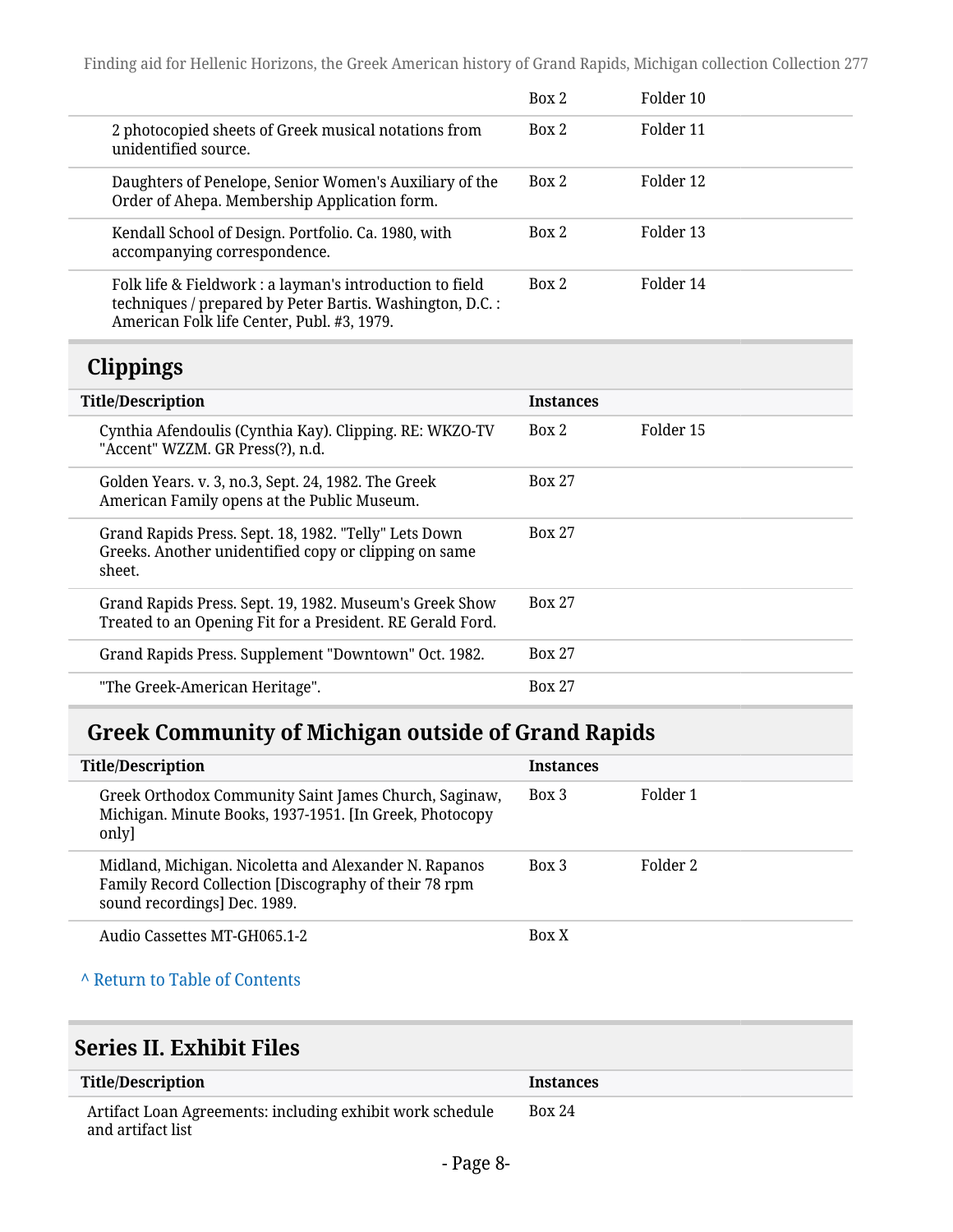Different Oral history documents including interview logs and questions

Box 24

## <span id="page-8-0"></span>**Reference Material**

| <b>Title/Description</b>                                                                                                                                                                           | <b>Instances</b> |
|----------------------------------------------------------------------------------------------------------------------------------------------------------------------------------------------------|------------------|
| Correspondence between Connie Chardoul and Jane<br>Cowan including a copy of "Women Sustain The<br>Community: Food, Feasts and Life-cycle Rituals in the<br>Grand Rapids Greek-American Community" | <b>Box 24</b>    |
| <b>Letters to Paul Chardoul</b>                                                                                                                                                                    | <b>Box 24</b>    |
| Letters from Paul Chardoul                                                                                                                                                                         | <b>Box 24</b>    |
| Exhibit correspondence not including Chardoul                                                                                                                                                      | <b>Box 24</b>    |
| Hellenic Horizons display material: including clippings<br>and a program from a Detroit display                                                                                                    | <b>Box 24</b>    |
| <b>Exhibit Travel Information</b>                                                                                                                                                                  | <b>Box 24</b>    |
| The Greek-American Family flier                                                                                                                                                                    | <b>Box 24</b>    |
| Grand Rapids Exhibit layout                                                                                                                                                                        | <b>Box 24</b>    |
| Grant proposal, schedule and application                                                                                                                                                           | <b>Box 24</b>    |
| Grant proposal from Madison, Wisconsin                                                                                                                                                             | <b>Box 24</b>    |
| Frangos manuscript pages                                                                                                                                                                           | <b>Box 24</b>    |
| Exhibit schedules, floor plans, costs, and misc.                                                                                                                                                   | <b>Box 24</b>    |
| Slides from 50th Anniversary Holy Trinity Greek Orthodox<br>Church                                                                                                                                 | <b>Box 25</b>    |
| Exhibit catalog cards                                                                                                                                                                              | <b>Box 25</b>    |
| 2 sets of Source lists for Historical Documents and<br>Artifacts: including articles                                                                                                               | <b>Box 25</b>    |
| <b>Exhibit Catalog Source Material</b>                                                                                                                                                             | <b>Box 25</b>    |
| Misc. reference and reference notes                                                                                                                                                                | <b>Box 25</b>    |
| <b>Documents and Journal Articles</b>                                                                                                                                                              |                  |
| Titlo/Docerintion                                                                                                                                                                                  | Inctoncoc        |

<span id="page-8-1"></span>

| <b>Title/Description</b>                                                                               | <b>Instances</b> |
|--------------------------------------------------------------------------------------------------------|------------------|
| Booklet inventory of a the building that once housed<br>"Washington Cleaners"                          | Box 26           |
| Greek Unit in Ethnic Studies Process: Chicago, Ill.                                                    | <b>Box 26</b>    |
| Chapter on Greek Americans from "A comprehensive<br>Bibliography for the study of American Minorities" | Box 26           |
| Politics and Sports: The Olympics Before World War II                                                  | <b>Box 26</b>    |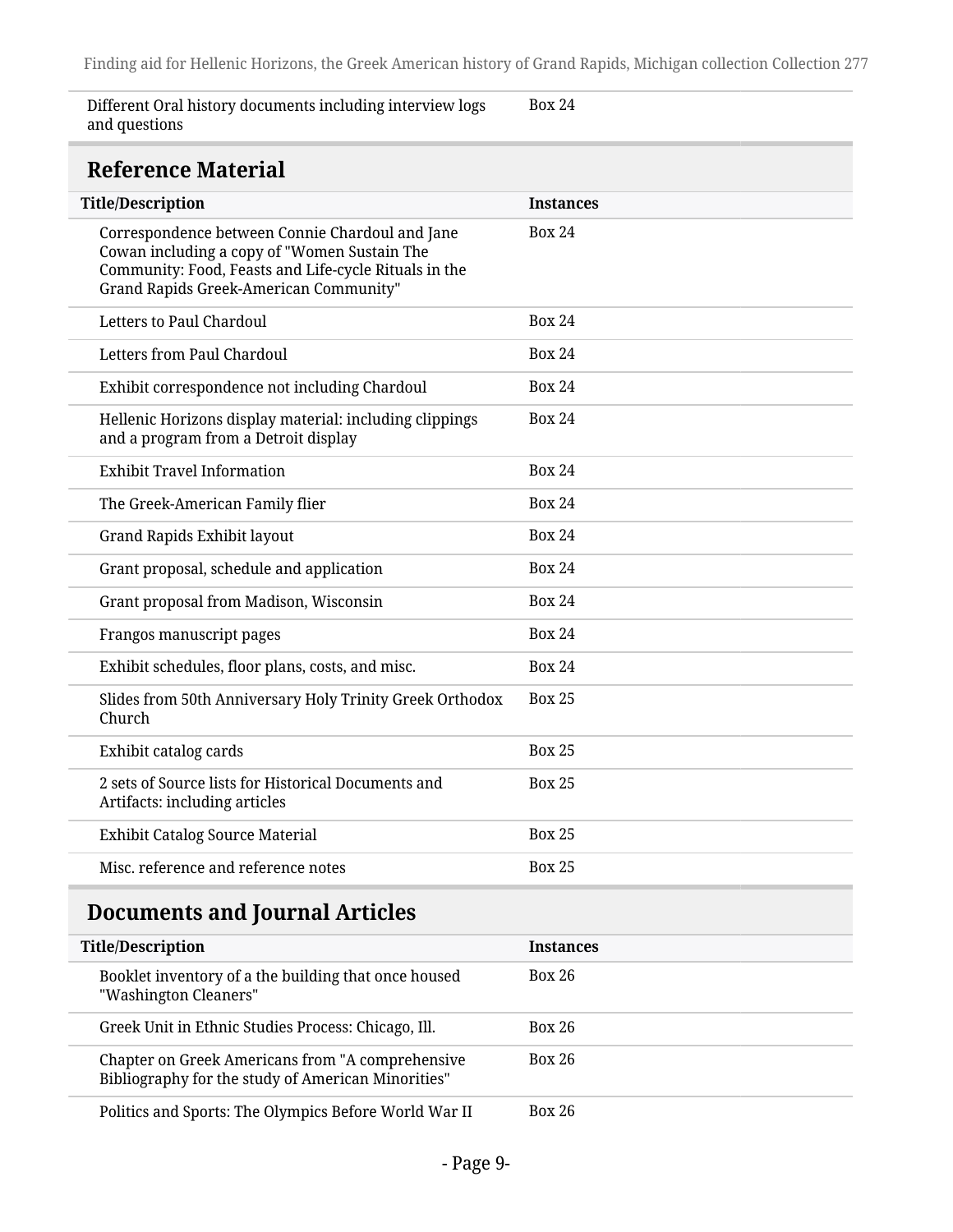| The Relationship of the Greek American to the Motherland                   | Box 26        |
|----------------------------------------------------------------------------|---------------|
| The Greek's Contribution to American Life                                  | Box 26        |
| Article on Greece from the University of Cincinnati                        | Box 26        |
| Booklet on Oral History, written in Greek by Michael<br>Herzfeld c.a. 1974 | <b>Box 26</b> |
| Booklet written in Greek by Michael Herzfeld c.a. 1969                     | Box 26        |
| Lewis T. Karabatsos: resume and writings                                   | Box 26        |
| Photocopies of Hellenic Images                                             | Box 26        |
| Exhibit newspaper clippings                                                | Box 26        |
| Misc. journal articles                                                     | Box 26        |
| Reference material and notes                                               | <b>Box 26</b> |
| Exhibit label reference material                                           | Box 26        |
| Exhibit labels                                                             | <b>Box 26</b> |
| label duplicates and other material for possible discard                   | Box 26        |

#### **^** [Return to Table of Contents](#page-1-0)

#### <span id="page-9-0"></span>**Series III. Images.**

#### **Scope and Contents**

A management database has been created to document specifics of the images in this collection. To date, some 198 unique images have been documented for the collection. Most of these are copy images, copies of written or typed documents, copies of family photographs, or copies of historical images which represent Grand Rapids historically.

These images have been given a unique number by staff, and the same image number is used for a positive print and for a negative, where found in the collection. Many of the lower number images have been used in two publications found in Box 2 of this collection: Grand Rapids' Greek Heritage (See also a copy at 277-4-.5 Marked Up copy to use as Image index) and 50th Anniversary Holy Trinity, Greek Orthodox church, 1926-1976.

It is also possible that these same images or other images in this collection may have been used in other publications found in this collection, or found elsewhere. These publications provide another positive view and additional information. The can serve as indexes to the images, but using the image number given near the image, to find the contact print or negative, for example.

Positive prints of images exist primarily as 4x5 contact prints. Some 8x10 photographic prints for the same images exist in some cases. In some cases, only 8x10 prints may be found. Not all positive prints have a copy negative in the collection. Most copy negatives are 4x5, located in Box 8. A few 35 mm, negatives, and at least one 8x10 negative, are also found in the collection.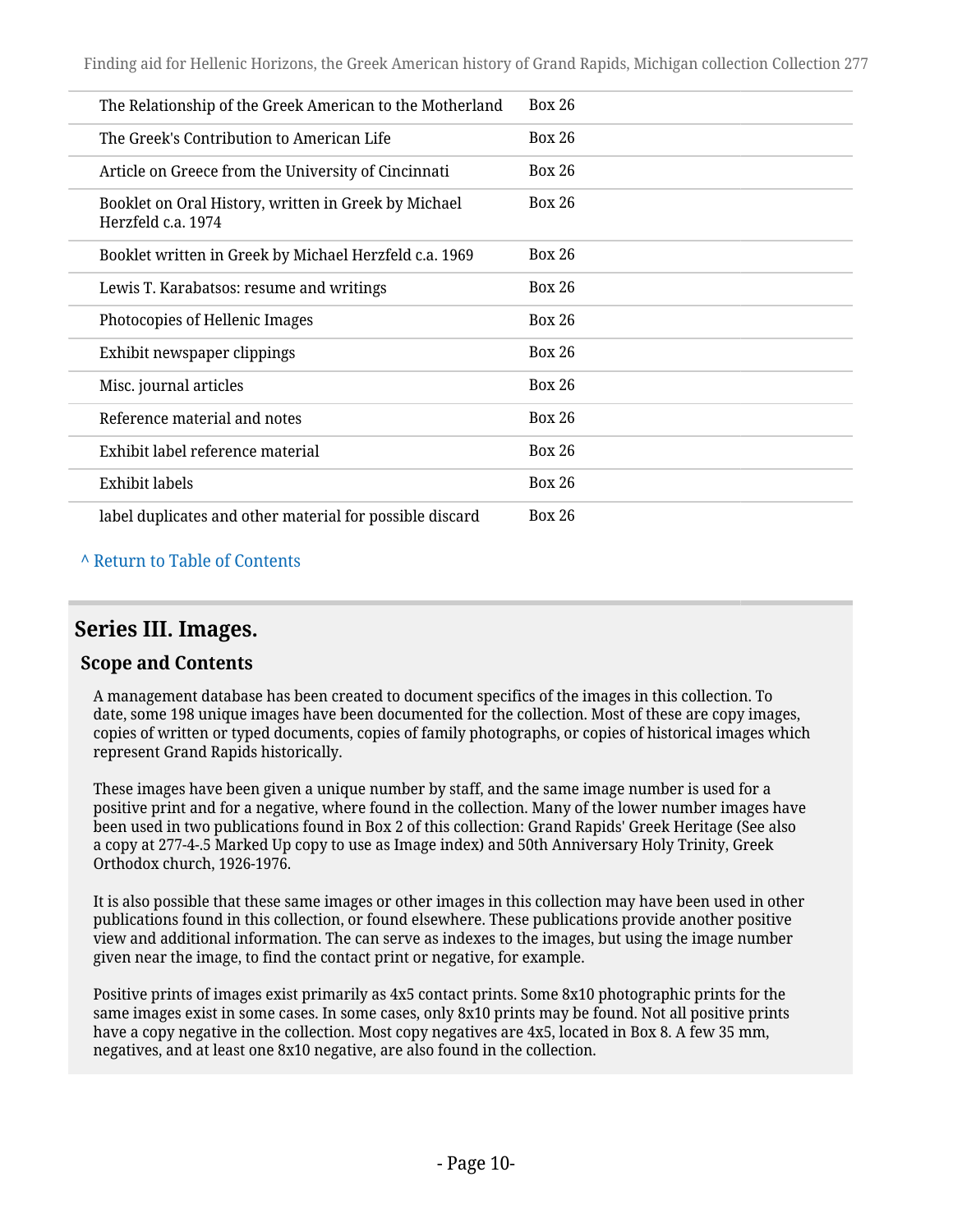Images of Gerald Ford with members of the Greek community can be found in Coll. 326, Colorama Studio Collection.

## <span id="page-10-0"></span>**Grand Rapids' Greek Heritage / compiled and edited by Paul N. Chardoul. Prints are arranged in the order that they are found in the book. Use the book as an index to the page no. This book is located in Box x, Folder x.**

#### **8x10 b/w Photos Used in "Grand Rapids' Greek Heritage" / Compiled and edited by Paul N. Chardoul.**

| <b>Title/Description</b>                                                                                                                                   | Instances        |                     |
|------------------------------------------------------------------------------------------------------------------------------------------------------------|------------------|---------------------|
| Grand Rapids' Greek Heritage book, for use as index to<br>photographs. See other copies at 277-2-5                                                         | Box 4            | Folder 0.5          |
| Images 2-10                                                                                                                                                | Box 4            | Folder 1            |
| Images 11-20                                                                                                                                               | Box 4            | Folder 2            |
| Images 21-30                                                                                                                                               | Box 4            | Folder 3            |
| Images 31-40                                                                                                                                               | Box 4            | Folder 4            |
| Images 41, 49, 104.                                                                                                                                        | Box 4            | Folder 5            |
| Image #165. James and Eranthia Fotias. (18x10 contact<br>$print + 18x10$ negative)                                                                         | Box 4            | Folder <sub>6</sub> |
| Images 85, 97, 126, 141 (blurry)                                                                                                                           | Box 4            | Folder 7            |
| Utah State Historical Society Greek Images (2 sepia<br>colored) #142 Wedding; #143 Greektown                                                               | Box 4            | Folder <sub>8</sub> |
| Copy Photos found with envelop from Jane Addams Hull<br>House (Chicago) (2) 1982.483.1-2: #190 Lambros & Pilurs<br>Dairy Co. Truck; #191 Group of soldiers | Box 4            | Folder 9            |
| St. Nicholas Church, Boston (1)                                                                                                                            | Box 4            | Folder 10           |
| Iconographic image of Mother and Christ Child (2)                                                                                                          | Box 4            | Folder 11           |
| Patdriha Being Women Sewing (14x6 print and 35 mm<br>negs.)                                                                                                | Box 4            | Folder 12           |
| <b>Unidentified Photos (7)</b>                                                                                                                             | Box 4            | Folder 13           |
| <b>Title/Description</b>                                                                                                                                   | <b>Instances</b> |                     |
| 4x5 Color prints (3)                                                                                                                                       |                  |                     |
| Images Nos. 194-196.                                                                                                                                       | Box 5            | Folder <sub>6</sub> |
| #195 group of 4 men, including Gerald Ford                                                                                                                 | Box 5            | Folder <sub>6</sub> |
| Color Slide (1)                                                                                                                                            | Box 5            | Folder 5            |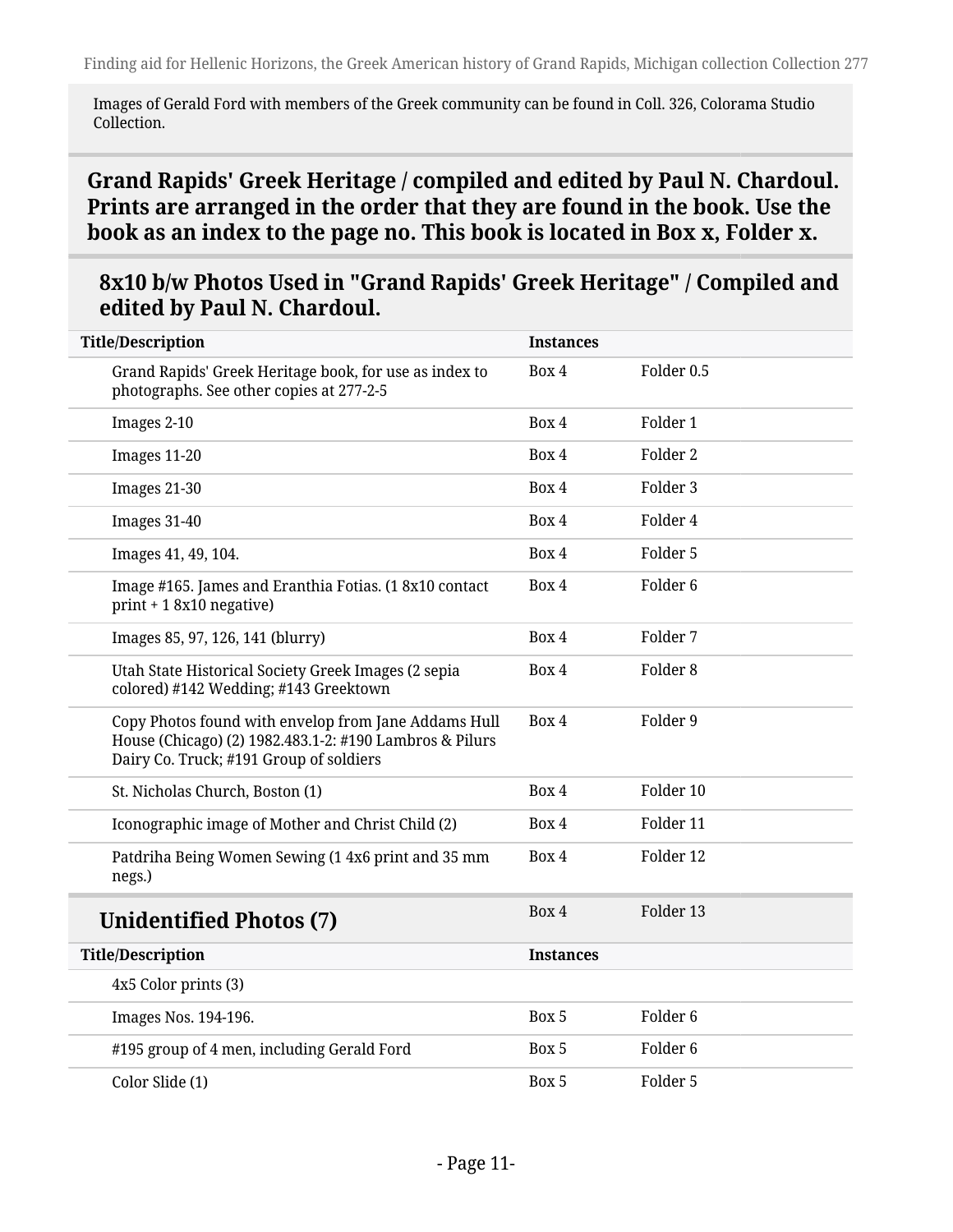### **Contact Prints (4x5) Contact prints for "Grand Rapids' Greek Heritage" / compiled and edited by Paul N. Chardoul are primarily found in Boxes 5-6.**

| <b>Title/Description</b>                                            | <b>Instances</b> |                     |
|---------------------------------------------------------------------|------------------|---------------------|
| Images 1-10                                                         | Box 5            | Folder 1            |
| Images 11-20                                                        | Box 5            | Folder 2            |
| Images 21-30                                                        | Box 5            | Folder 3            |
| Images 31-40                                                        | Box 5            | Folder 4            |
| Images 41-49. Note: Only two of these numbers used in<br>this book. | Box 5            | Folder 5            |
| Images 50-59                                                        | Box 6            | Folder 1            |
| Images 60-69                                                        | Box 6            | Folder 2            |
| Images 70-79                                                        | Box 6            | Folder 3            |
| Images 80-88                                                        | Box 6            | Folder 4            |
| Images 89-99 Buildings                                              | Box 7            | Folder 1            |
| <b>Images 100-110</b>                                               | Box 7            | Folder 2            |
| <b>Images 111-120</b>                                               | Box 7            | Folder 3            |
| Images 121-129 Weddings                                             | Box 7            | Folder 4            |
| Images [130 See Slides], 131-140                                    | Box 7            | Folder 5            |
| <b>Images 141-151</b>                                               | Box 7            | Folder <sub>6</sub> |
| Images 152-159 Buildings                                            | Box 7.5          | Folder 1            |
| Images 160-164, 166                                                 | <b>Box 7.5</b>   | Folder 2            |
| Images 172, 175, 186, 193,                                          | Box 7.5          | Folder 3            |

### **Negatives, 4x5 / Negatives included here for image nos. 1-19, 21-22, 24-27, 29-49, 73-79, 81-113, 115-129, 131-139, 141, 143-147, 150-151, 155, 165-167, 169-186**

| <b>Title/Description</b>                | <b>Instances</b> |          |
|-----------------------------------------|------------------|----------|
| 1-9, 27, 29, 34-41, 165                 | Box 8            | Folder 1 |
| 42-47, 166-167                          | Box 8            | Folder 2 |
| 10-19, 21, 24-26, 30-33, 48-49, 104, 22 | Box 8            | Folder 3 |
| 100-103, 105-113, 115-130, 175          | Box 8            | Folder 4 |
| 143-147m 150-151                        | Box 8            | Folder 5 |
|                                         |                  |          |

89-99, 155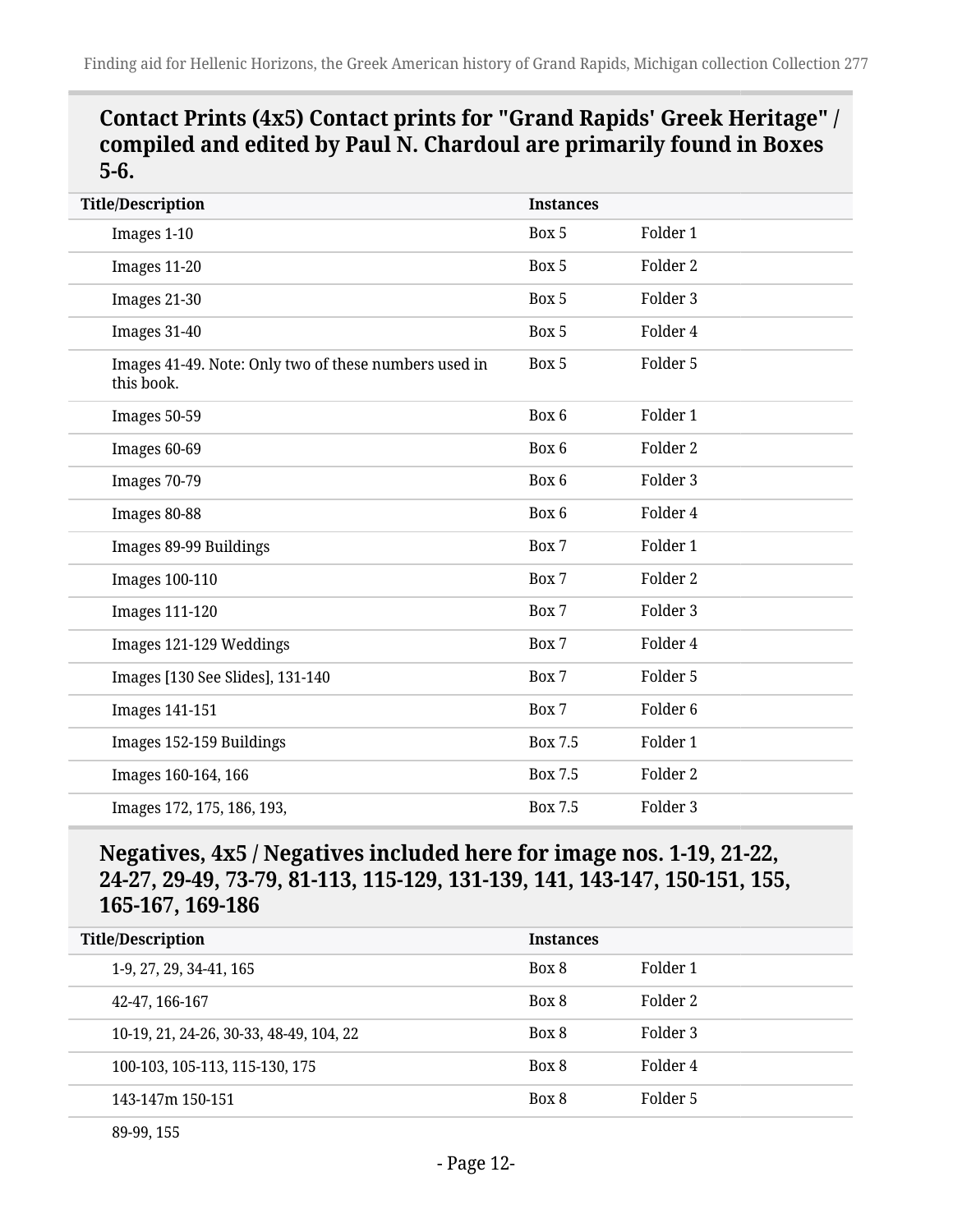|                               | Box 8 | Folder 6  |
|-------------------------------|-------|-----------|
| 50-72, 131, 136-138, 141, 186 | Box 8 | Folder 7  |
| 73-79, 81-88                  | Box 8 | Folder 8  |
| 132-135, 139                  | Box 8 | Folder 9  |
| 121-129                       | Box 8 | Folder 10 |
| 178-185                       | Box 8 | Folder 11 |
| 169-174, 167-177              | Box 8 | Folder 12 |

#### <span id="page-12-0"></span>**Moving Images**

| Title/Description                                          | <b>Instances</b> |
|------------------------------------------------------------|------------------|
| 16mm film                                                  | Box 9            |
| Hellenic Horizons Presentation Videocassettes, (1986-1990) | <b>Box 28</b>    |

#### <span id="page-12-1"></span>**Posters**

| <b>Title/Description</b>                                                                                                                                                                                                                                               | <b>Instances</b>               |
|------------------------------------------------------------------------------------------------------------------------------------------------------------------------------------------------------------------------------------------------------------------------|--------------------------------|
| Greek American Family: "Continuity Through Change"<br>is presented by Hellenic Horizons and the Grand Rapids<br>Public Museum, Sept. 19, 1982-Feb. 6, 1983. Autographed.<br>00.[159].1-2. Listed in 224 finding aid, but primarily<br>associated with this collection. | <b>Box</b><br><b>FF.VIII.E</b> |

**^** [Return to Table of Contents](#page-1-0)

### <span id="page-12-2"></span>**Series IV. Oral Histories**

#### **Interviews**

- 1 Interview# 01 Christopoulos, Mrs (GH.01) 1 tape<br>2 Interview# 02 Afendoulis. George (GH.02) 2 tape
- 2 Interview# 02 Afendoulis, George (GH.02) 2 tapes<br>3 Interview# 03 Orphan, Marion (GH.03) 1 tape
- 3 Interview# 03 Orphan, Marion (GH.03) 1 tape
- 4 Interview# 04 Orphan, Bess and Orphan, George (GH.04) 1 tape
- 5 Interview# 05 Holy Trinity Greek Othodox Choir (GH.05) 1 tape
- 6 Interview# 06 Maholey (GH.06) 2 tapes
- 7 Interview# 07 Samoanis, Marianne and Samoanis, James (GH.07) 1 tape
- 8 Interview# 08 Bicentennial Biennial clergy, Laity Congress Young Adult Symposium (GH.08) 1 tape
- 9 Interview# 09 Shepards of Freedom Hellenic Professional Society of Illinois (GH.09) 1 tape
- 10 Interview# 10 Exhibition Meeting (GH.10) 6 tapes
- 11 Interview# 11 Afendoulis, Clark (GH.11) 2 tapes
- 12 Interview# 12 Afendoulis, Chris (GH.12) 1 tape
- 13 Interview# 13 Afendoulis, George (GH.13) 1 tape
- 14 Interview# 14 Afendoulis, Sam (GH.14) 1 tape
- 15 Interview# 15 Afendoulis, Tina (GH.15) 2 tapes
- 16 Interview# 16 Andrinidhes, Steve and Andrinidhes, Sally (GH.16) 2 tapes<br>17 Interview# 17 Arrigo. Bessie (GH.17) 1 tape
- 17 Interview# 17 Arrigo, Bessie (GH.17) 1 tape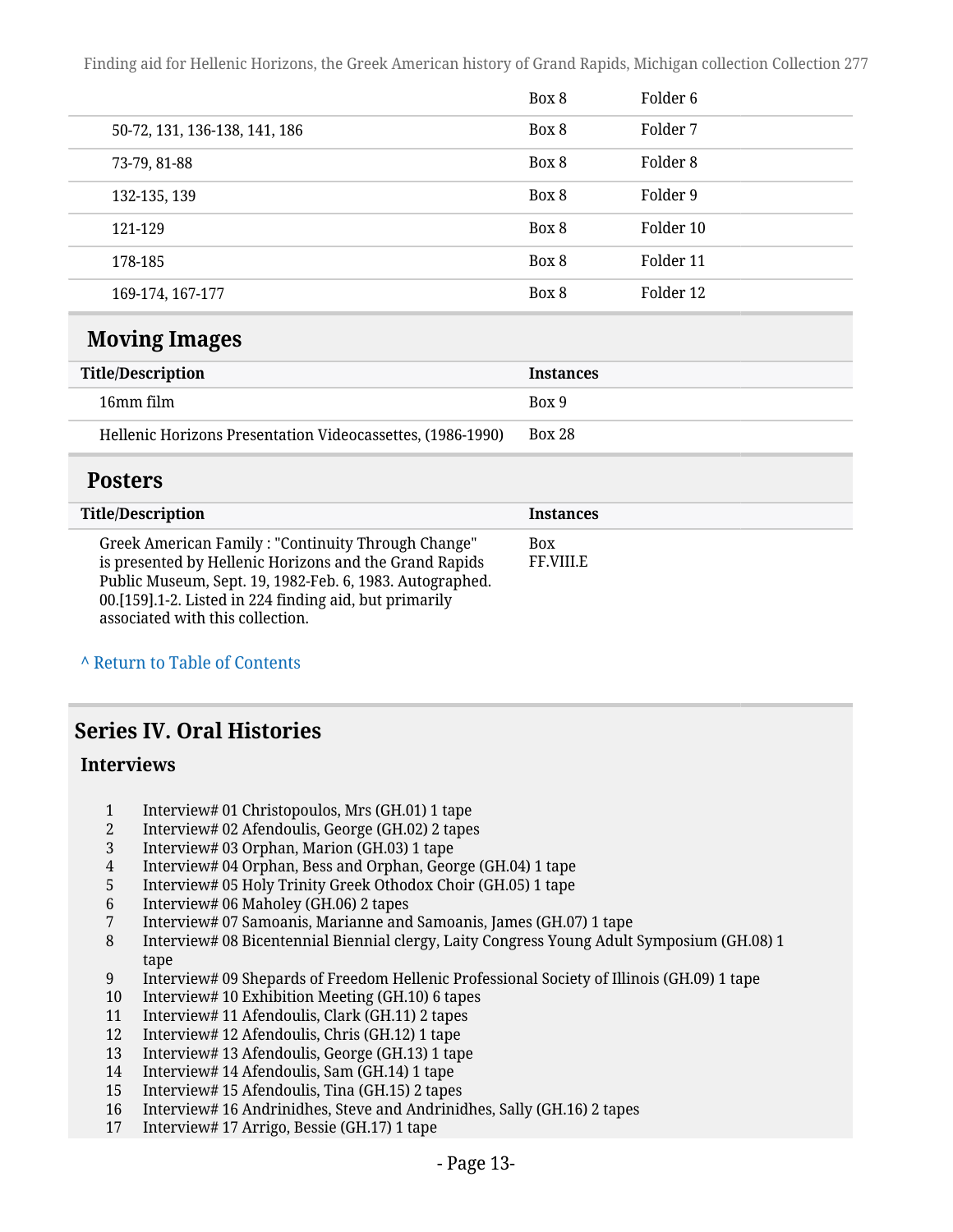- Interview# 18 Bacalis, Steve (GH.18) 2 tapes
- Interview# 19 Bogdon, Joan and Bogdon, James (GH.19) 1 tape
- Interview# 20 Bogden, Mary and Bogden, Paul (GH.20) 2 tapes
- Interview# 21 Cachicalis, Sophia (GH.21) 2 tapes
- Interview# 22 Chardoul, Connie and Chardoul, Paul (GH.22) 1 tape
- Interview# 23 Dallis, Constantine (GH.23) 2 tapes
- Interview# 24 Demar, Alex and Zervoniti, Delia (GH.24) 2 tapes
- Interview# 25 Demar, Alex (GH.25) 2 tapes
- Interview# 26 Demar, Mrs (GH.26) 3 tapes
- Interview# 27 Dimitriou, Angelo (GH.27) 2 tapes
- Interview# 28 Dukis, Emma and Limber, Eleni (GH.28) 1 tape
- Interview# 29 Fotias, Andreas (GH.29) 2 tapes
- Interview# 30 Gounos, Sourmelou (GH.30) 2 tapes
- Interview# 31 Gerogacakes, Dean (GH.31) 2 tapes
- Interview# 32 Hampers, Vivian (GH.32) 2 tapes
- Interview# 33 Hampers, Vivian (GH.33) 1 tape
- Interview# 34 Hampers, Vivian (GH.34) 4 tapes
- 
- Interview# 35 Johnson, Helen (GH.35) 1 tape Interview# 36 Jaffas, Athena (GH.36) 3 tapes
- Interview# 37 Kachoutis, Angeline (GH.37) 1 tape
- Interview# 38 Koukios, Gus (GH.38) 2 tapes
- Interview# 39 Koukios, Sam and Koukios, Jeanette (GH.39) 1 tape
- Interview# 40 Kouchoukas, Tom (GH.40) 1 tape
- 
- Interview# 41 Limber, Andy (GH.41) 1 tape Interview# 42 Mitchell, Alex (GH.42) 1 tape
- Interview# 43 Mitchell, Elaine (GH.43) 1 tape
- Interview# 44 Monoyios, Terry (GH.44) 1 tape
- 
- Interview# 45 Nicholas, Sam James (GH.45) 2 tapes Interview# 46 Panopoulos, Chrysoula (GH.46) 2 tapes
- Interview# 47 Panopoulos, Christos and Panopoulos, Joan (GH.47) 1 tape
- Interview# 48 Patsakos, Jane (GH.48) 2 tapes
- Interview# 49 Patsakos, Peter (GH.49) 2 tapes
- Interview# 50 Sampanis, Ted (GH.50) 1 tape
- Interview# 51 Sampanis, Ted and Sampanis, Linda (GH.51) 2 tapes
- Interview# 52 Skouras, Mary (GH.52) 1 tape
- Interview# 53 Savara, Bill (GH.53) 1 tape
- Interview# 54 Stavrou, E (GH.54) 1 tape
- Interview# 55 Stavrou, Irene (GH.55) 1 tape
- Interview# 56 Theodore, Johny (GH.56) 2 tapes
- 57 Interview# 57 Triant, Jim (GH.57) 2 tapes<br>58 Interview# 58 Vhahos, Spiro (GH.58) 1 tap
- Interview# 58 Vhahos, Spiro (GH.58) 1 tape
- Interview# 59 Zarafonetis, Bill (GH.59) 1 tape
- Interview# 60 Zarafonetis, George (GH.60) 1 tape
- Interview# 61 Zarafonetis, James H. (GH.61) 1 tape
- Interview# 62 Zarafonetis, Sharon (GH.62) 1 tape
- Interview# 63 Zazoupoulis, Mrs (GH.63) 1 tape
- Interview# 65 Raponos, Alexander and Raponos, Nicoletta (GH.65) 2 tapes

| <b>Title/Description</b>           | <b>Instances</b> |
|------------------------------------|------------------|
| Master Tapes, Interview Nos. 1-11  | Box 10           |
| Master Tapes, Interview Nos. 12-21 | <b>Box 11</b>    |
| Master Tapes, Interview Nos. 22-30 | <b>Box 12</b>    |

Master Tapes, Interview Nos. 31-39